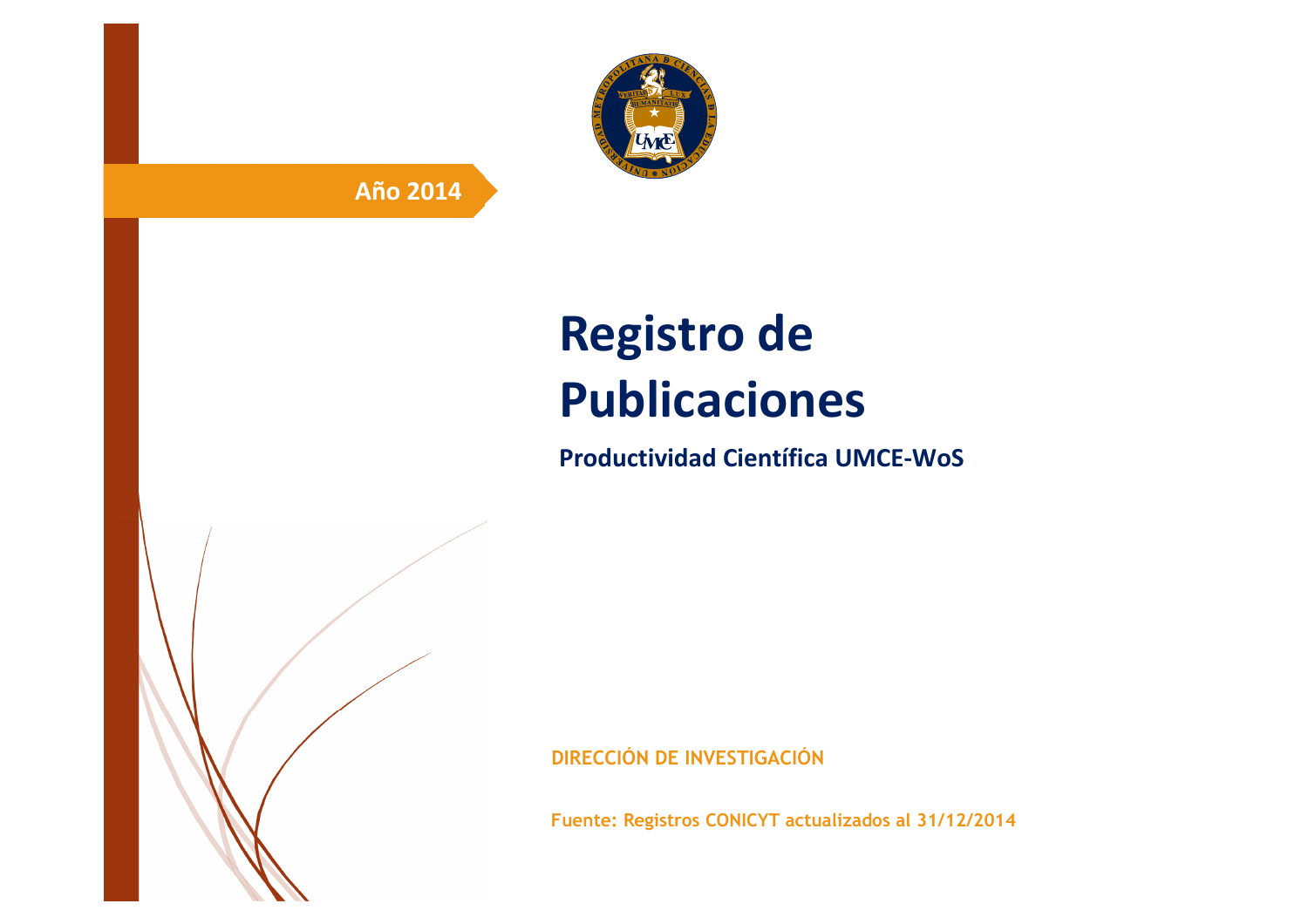



## **Productividad Científica Universidad Metropolitana de Ciencias de la Educación, año 2014**

(Fuente: Registros CONICYT actualizados al 31/12/2014)

| $\mathsf{N}^\circ$ | <b>AUTOR/ES</b>                                                                                                   | <b>DEPARTAMENTO</b>                   | <b>FACULTAD</b>                                  | <b>TÍTULO</b>                                                                                                               | <b>AÑO</b><br><b>PUBLICACIÓN</b> | <b>AÑO</b><br><b>REGISTRO</b><br><b>CONICYT</b> | <b>REFERENCIA</b>                                       | <b>TIPO</b> |
|--------------------|-------------------------------------------------------------------------------------------------------------------|---------------------------------------|--------------------------------------------------|-----------------------------------------------------------------------------------------------------------------------------|----------------------------------|-------------------------------------------------|---------------------------------------------------------|-------------|
| $\mathbf{1}$       | Barton JR; F<br>Irarrazaval.                                                                                      | <b>HISTORIA Y</b><br><b>GEOGRAFÍA</b> | HISTORIA,<br><b>GEOGRAFÍA Y</b><br><b>LETRAS</b> | Geographical<br>representations: the role of<br>the military in the<br>development of<br>contemporary Chilean<br>geography. | 2014                             | 2014                                            | Area 2014 46(2);129-<br>136                             | <b>WoS</b>  |
| $\overline{2}$     | Caceres-Jensen L; J<br>Rodriguez-Becerra;<br>J Parra-Rivero: M<br>Escudey; L<br>Barrientos; V<br>Castro-Castillo. | QUÍMICA                               | <b>CIENCIAS BÁSICAS</b>                          | Sorption kinetics of diuron<br>on volcanic ash derived<br>soils.                                                            | 2013                             | 2014                                            | Journal of Hazardous<br>Materials 2013<br>261;602-613   | WoS         |
| $\overline{3}$     | Castillo RV; CM<br>Buchner.                                                                                       | <b>BIOLOGÍA</b>                       | <b>CIENCIAS BÁSICAS</b>                          | Lichenized fungi on<br>moraines of monte San<br>Lorenzo, Region Aisen,<br>Chile.                                            | 2014                             | 2014                                            | Gayana Botanica<br>2014 71(1);140-146                   | <b>WoS</b>  |
| 4                  | Castillo RV; A<br>Ibaceta; E Vergara.                                                                             | <b>BIOLOGÍA</b>                       | CIENCIAS BÁSICAS                                 | Rinodina pyrina<br>(Physciaceae, Ascomycota)<br>new to Chile.                                                               | 2014                             | 2014                                            | Gayana Botanica<br>2013 70(2);398-400                   | WoS         |
| 5                  | Catalan M; S<br>Fuentes-Retamal;<br>JA Jara; V Castro-<br>Castillo; M Madrid-                                     | QUÍMICA                               | <b>CIENCIAS BÁSICAS</b>                          | <b>LIPOPHILIC CATION-</b><br><b>DERIVED POLIHIDROXY-</b><br><b>BENZOATES AS NEW</b><br><b>CYTOTOXIC MOLECULES IN</b>        | 2014                             | 2014                                            | <b>Anticancer Research</b><br>2014 34(10);5856-<br>5856 | <b>WoS</b>  |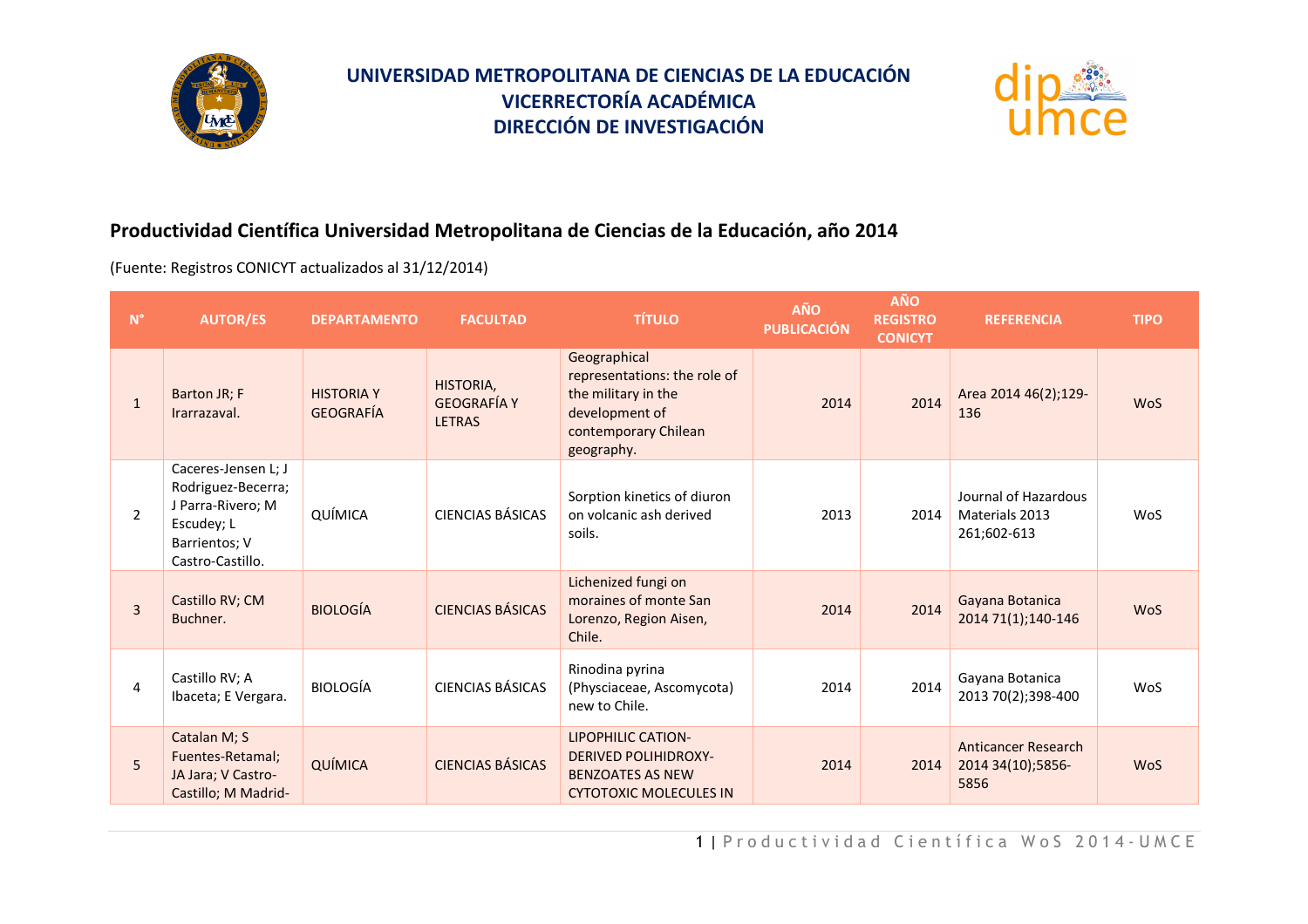



| $N^{\circ}$    | <b>AUTOR/ES</b>                                              | <b>DEPARTAMENTO</b> | <b>FACULTAD</b>                    | <b>TÍTULO</b>                                                                                                                                                                                            | AÑO<br><b>PUBLICACIÓN</b> | <b>AÑO</b><br><b>REGISTRO</b><br><b>CONICYT</b> | <b>REFERENCIA</b>                                              | <b>TIPO</b> |
|----------------|--------------------------------------------------------------|---------------------|------------------------------------|----------------------------------------------------------------------------------------------------------------------------------------------------------------------------------------------------------|---------------------------|-------------------------------------------------|----------------------------------------------------------------|-------------|
|                | Rojas; M Pavani; J<br>Ferreira.                              |                     |                                    | <b>HUMAN BREAST CANCER</b><br>CELLS.                                                                                                                                                                     |                           |                                                 |                                                                |             |
| 6              | Chiu KS.                                                     | MATEMÁTICA          | <b>CIENCIAS BÁSICAS</b>            | <b>Existence and Global</b><br><b>Exponential Stability of</b><br>Equilibrium for Impulsive<br><b>Cellular Neural Network</b><br>Models with Piecewise<br>Alternately Advanced and<br>Retarded Argument. | 2013                      | 2014                                            | <b>Abstract and Applied</b><br>Analysis 2013                   | WoS         |
| $\overline{7}$ | Chiu KS.                                                     | <b>MATEMÁTICA</b>   | <b>CIENCIAS BÁSICAS</b>            | <b>Periodic Solutions for</b><br>Nonlinear Integro-<br>Differential Systems with<br><b>Piecewise Constant</b><br>Argument.                                                                               | 2014                      | 2014                                            | <b>Scientific World</b><br>Journal 2014                        | <b>WoS</b>  |
| 8              | Chiu KS; M Pinto; JC<br>Jeng.                                | MATEMÁTICA          | <b>CIENCIAS BÁSICAS</b>            | <b>Existence and Global</b><br>Convergence of Periodic<br>Solutions in Recurrent<br>Neural Network Models<br>with a General Piecewise<br>Alternately Advanced and<br>Retarded Argument.                  | 2014                      | 2014                                            | Acta Applicandae<br>Mathematicae 2014<br>133(1);133-152        | WoS         |
| 9              | de la Fuente FP;<br>JAG Jurado; EM<br>Sotomayor; CC<br>Otin. | <b>DEFDER</b>       | <b>ARTES Y</b><br>EDUCACIÓN FÍSICA | Anthropometric<br>Characteristics, Body<br>Composition and<br>Somatotype of High Level<br>Table Tennis Players.                                                                                          | 2014                      | 2014                                            | International Journal<br>of Morphology 2013<br>31(4);1355-1364 | <b>WoS</b>  |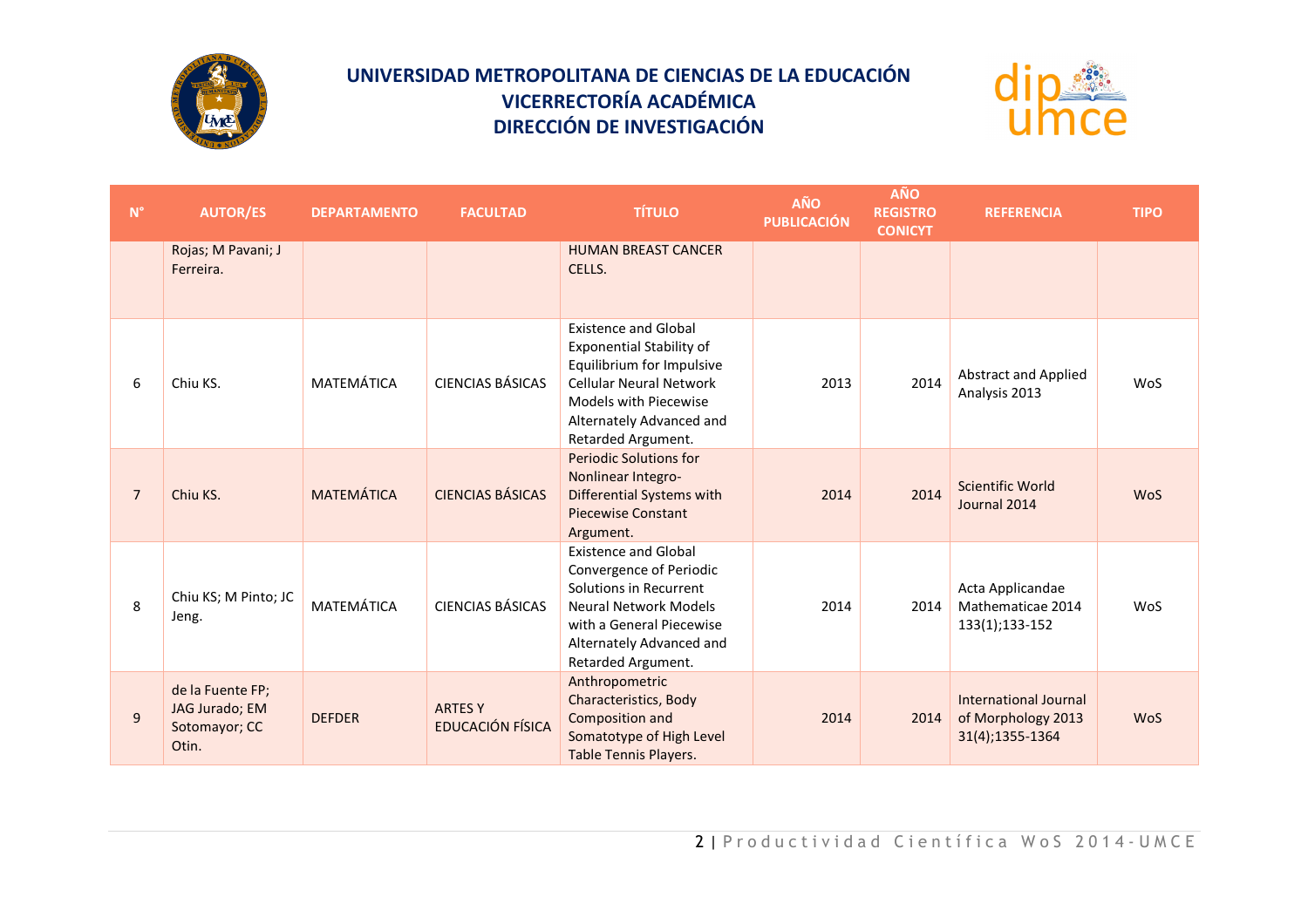



| $\mathsf{N}^\circ$ | <b>AUTOR/ES</b>                                                                                                  | <b>DEPARTAMENTO</b>              | <b>FACULTAD</b>                                  | <b>TÍTULO</b>                                                                                                                                                                             | AÑO<br><b>PUBLICACIÓN</b> | <b>AÑO</b><br><b>REGISTRO</b><br><b>CONICYT</b> | <b>REFERENCIA</b>                                              | <b>TIPO</b> |
|--------------------|------------------------------------------------------------------------------------------------------------------|----------------------------------|--------------------------------------------------|-------------------------------------------------------------------------------------------------------------------------------------------------------------------------------------------|---------------------------|-------------------------------------------------|----------------------------------------------------------------|-------------|
| 10                 | Flores-Prado L; CF<br>Pinto; A Rojas; FE<br>Fonturbel.                                                           | ENTOMOLOGÍA                      | <b>CIENCIAS BÁSICAS</b>                          | Strong selection on<br>mandible and nest features<br>in a carpenter bee that<br>nests in two sympatric host<br>plants.                                                                    | 2014                      | 2014                                            | Ecology and<br>Evolution 2014<br>4(10);1820-1827               | WoS         |
| 11                 | Galaz CM; CG Weil.                                                                                               |                                  |                                                  | University teachers'<br>conceptions about science<br>and science learning, and<br>how they address the<br>promotion of scientific skills<br>in Biology teacher-training.                  | 2014                      | 2014                                            | Ensenanza De Las<br>Ciencias 2014<br>$32(1); 51-81$            | <b>WoS</b>  |
| 12                 | Guic DE.                                                                                                         | <b>HISTORIA Y</b><br>GEOGRAFÍA   | HISTORIA,<br><b>GEOGRAFÍA Y</b><br><b>LETRAS</b> | THE WOMEN AND<br><b>CHILDREN IN LABOUR</b><br>MARKET IN ANTOFAGASTA,<br>1880-1930.                                                                                                        | 2013                      | 2014                                            | Historia-Santiago<br>2013 46(2);343-394                        | WoS         |
| 13                 | Herrera-Fernandez<br>V; A Puente-<br>Ferreras; JM<br>Alvarado-Izquierdo.                                         | DIRECCIÓN DE<br><b>POSTGRADO</b> | DIRECCIÓN DE<br><b>POSTGRADO</b>                 | <b>VISUAL LEARNING</b><br><b>STRATEGIES TO PROMOTE</b><br><b>LITERACY SKILLS IN</b><br><b>PRELINGUALLY DEAF</b><br>READERS.                                                               | 2014                      | 2014                                            | Revista Mexicana De<br>Psicologia 2014<br>$31(1); 1-10$        | <b>WoS</b>  |
| 14                 | Jara JA; V Castro-<br>Castillo; J Saavedra-<br>Olavarria; L Peredo;<br>M Pavanni; F Jana;<br>ME Letelier, et al. | QUÍMICA                          | <b>CIENCIAS BÁSICAS</b>                          | Antiproliferative and<br>Uncoupling Effects of<br>Delocalized, Lipophilic,<br><b>Cationic Gallic Acid</b><br>Derivatives on Cancer Cell<br>Lines. Validation in Vivo in<br>Singenic Mice. | 2014                      | 2014                                            | Journal of Medicinal<br>Chemistry 2014<br>57(6);2440-2454      | WoS         |
| 15                 | Marino AF; AP<br>Milone; N Przybilla;<br>M Bergemann; K                                                          | FÍSICA                           | <b>CIENCIAS BÁSICAS</b>                          | Helium enhanced stars and<br>multiple populations along<br>the horizontal branch of<br>NGC 2808: direct                                                                                   | 2014                      | 2014                                            | Monthly Notices of<br>the Royal<br><b>Astronomical Society</b> | <b>WoS</b>  |

3 | Productividad Científica WoS 2014-UMCE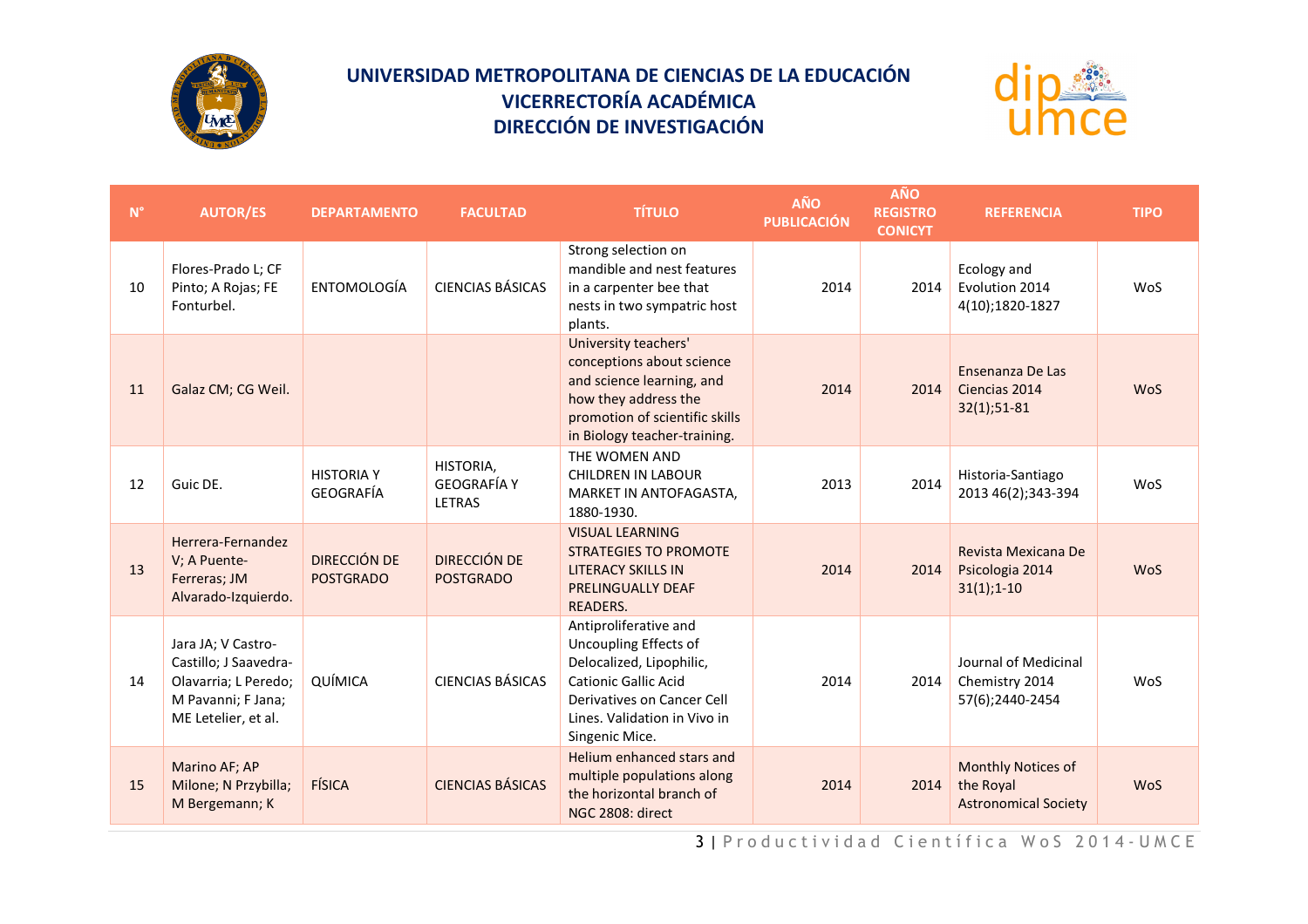



| $N^{\circ}$ | <b>AUTOR/ES</b>                                                                                                                  | <b>DEPARTAMENTO</b>    | <b>FACULTAD</b>                        | <b>TÍTULO</b>                                                                                                                                                                                                                                       | AÑO<br><b>PUBLICACIÓN</b> | <b>AÑO</b><br><b>REGISTRO</b><br><b>CONICYT</b> | <b>REFERENCIA</b>                                                         | <b>TIPO</b> |
|-------------|----------------------------------------------------------------------------------------------------------------------------------|------------------------|----------------------------------------|-----------------------------------------------------------------------------------------------------------------------------------------------------------------------------------------------------------------------------------------------------|---------------------------|-------------------------------------------------|---------------------------------------------------------------------------|-------------|
|             | Lind; M Asplund; S<br>Cassisi, et al.                                                                                            |                        |                                        | spectroscopic<br>measurements.                                                                                                                                                                                                                      |                           |                                                 | 2014 437(2);1609-<br>1627                                                 |             |
| 16          | Peredo L; K Cortes;<br>JA Jara; V Castro-<br>Castillo; J Saavedra-<br>Olavarria; M<br>Pavani; J Ferreira.                        | QUÍMICA                | <b>CIENCIAS BÁSICAS</b>                | LIPOPHILIC CATIONS GALLIC<br>ACID DERIVATIVES EXERT<br>MITOCHONDRIAL TOXICITY<br>AND INDUCE APOPTOSIS<br><b>GENES EXPRESSION</b><br>DETECTED BY REAL TIME RT-<br>PCR.                                                                               | 2014                      | 2014                                            | Anticancer Research<br>2014 34(10);6110-<br>6111                          | WoS         |
| 17          | Quintela DA; XA<br>Robertson; IC<br>Ramirez.                                                                                     | <b>ED. DIFERENCIAL</b> | <b>FILOSOFÍA Y</b><br><b>EDUCACIÓN</b> | <b>BILINGUAL DICTIONARY</b><br><b>CHILEAN SIGN</b><br>LANGUAGE/SPANISH: A<br><b>LEXICOGRAPHY</b><br>CHALLENGER.                                                                                                                                     | 2013                      | 2014                                            | Rla-Revista De<br>Linguistica Teorica Y<br>Aplicada 2013<br>51(2);173-192 | <b>WoS</b>  |
| 18          | Sandoval-Acuna C;<br>S Fuentes-Retamal;<br>D Guzman-Rivera;<br>H Speisky; V Castro-<br>Castillo; M Madrid-<br>Rojas; J Ferreira. | QUÍMICA                | <b>CIENCIAS BÁSICAS</b>                | <b>CYTOTOXIC EFFECT OF</b><br><b>GENTISIC ACID AND</b><br>PROTOCATECHUIC ACID<br><b>TRIPHENYLPHOSPHONIUM</b><br><b>DERIVATIVES IN HUMAN</b><br><b>BREAST CANCER CELLS:</b><br>POSSIBLE MECHANISM AND<br><b>BIOENERGETIC</b><br><b>IMPLICATIONS.</b> | 2014                      | 2014                                            | Anticancer Research<br>2014 34(10);6151-<br>6152                          | WoS         |
| 19          | Valcarce AAR; M<br>Catelan; J Alonso-<br>Garcia; C Cortes; JR<br>De Medeiros.                                                    | FÍSICA                 | <b>CIENCIAS BÁSICAS</b>                | <b>CONSTRAINTS ON HELIUM</b><br><b>ENHANCEMENT IN THE</b><br><b>GLOBULAR CLUSTER M4</b><br>(NGC 6121): THE<br>HORIZONTAL BRANCH TEST.                                                                                                               | 2014                      | 2014                                            | <b>Astrophysical Journal</b><br>2014 782(2)                               | <b>WoS</b>  |